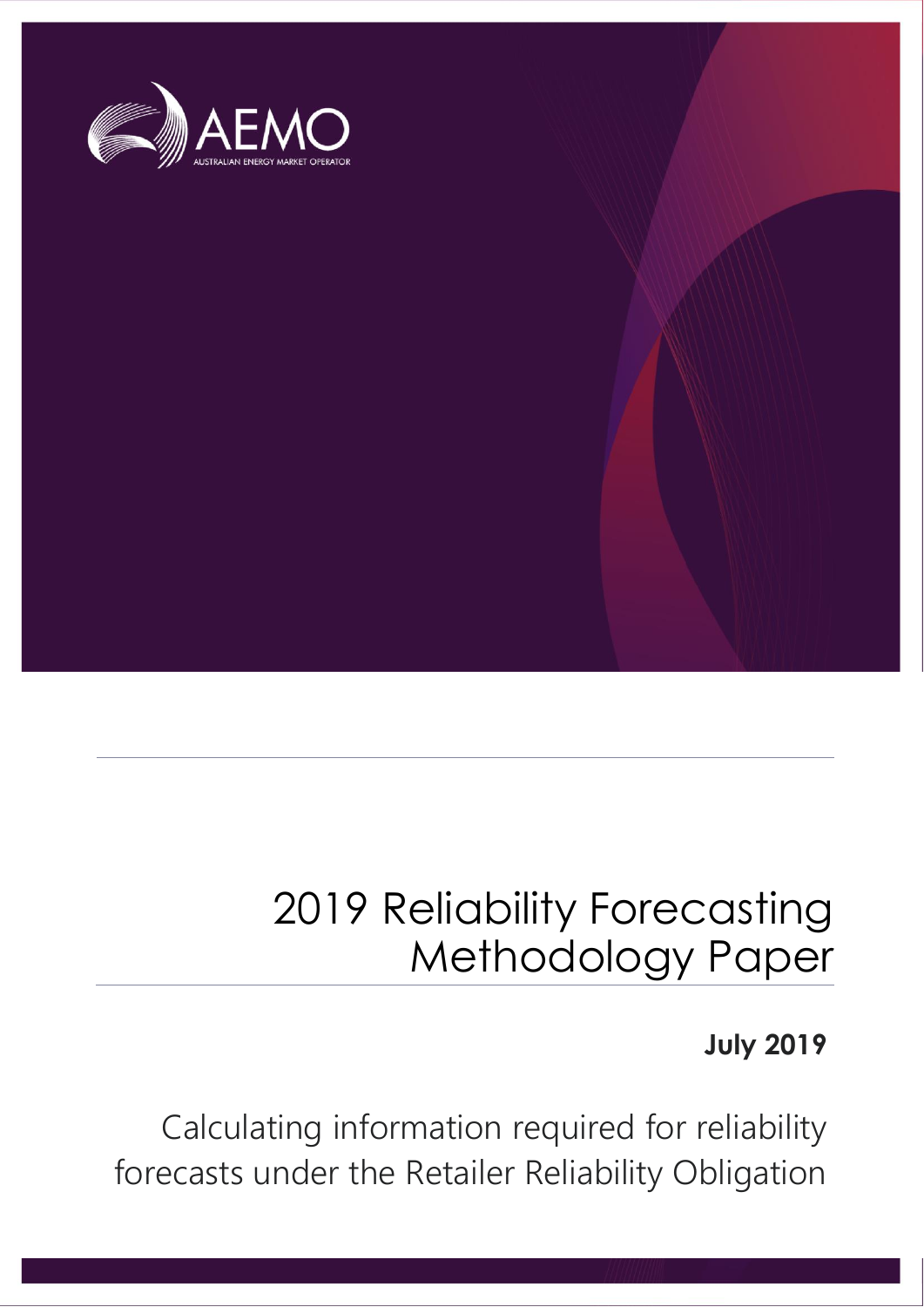# **Important notice**

### **PURPOSE**

This document outlines the methodology to be used by AEMO to calculate information required to produce a reliability instrument request for the purposes of the retailer reliability obligation (RRO) under Chapter 4A of the National Electricity Rules introduced on 1 July 2019.

It will be replaced with the Interim Reliability Forecasting Guidelines to be developed by the end of 2019, and as such is only expected to be applied in AEMO's 2019 Electricity Statement of Opportunities.

### **DISCLAIMER**

This document or the information in it may be subsequently updated or amended. This document does not constitute legal or business advice, and should not be relied on as a substitute for obtaining detailed advice about the National Electricity Law, the National Electricity Rules, or any other applicable laws, procedures or policies. AEMO has made every reasonable effort to ensure the quality of the information in this document but cannot guarantee its accuracy or completeness.

Accordingly, to the maximum extent permitted by law, AEMO and its officers, employees and consultants involved in the preparation of this document:

- make no representation or warranty, express or implied, as to the currency, accuracy, reliability or completeness of the information in this document; and
- are not liable (whether by reason of negligence or otherwise) for any statements or representations in this document, or any omissions from it, or for any use or reliance on the information in it.

### **VERSION CONTROL**

| Version | Release date | Changes             |
|---------|--------------|---------------------|
|         | 12/7/2019    | Initial publication |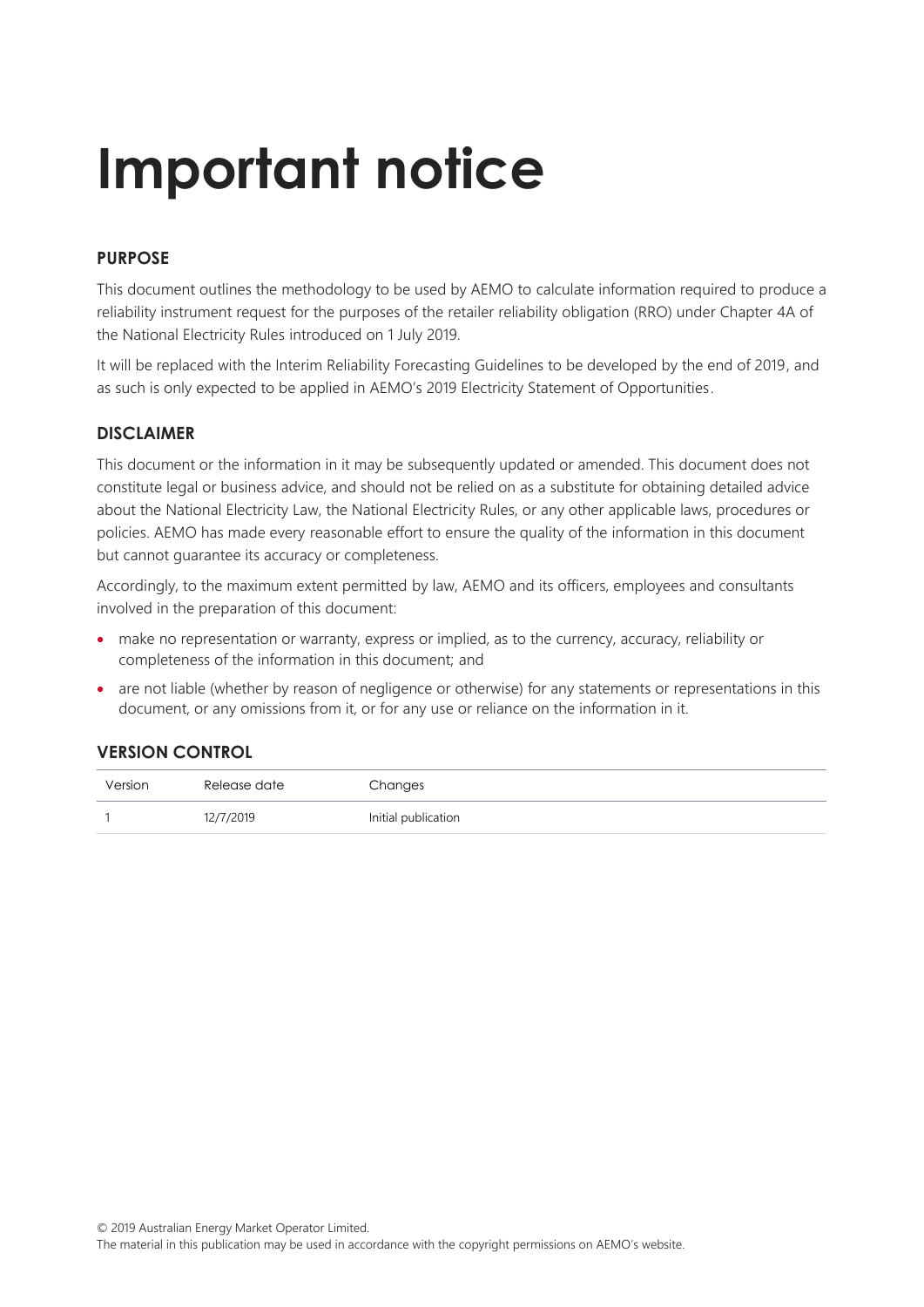### **Contents**

| 1.  | Introduction                                              | 4                |
|-----|-----------------------------------------------------------|------------------|
| 1.1 | Regulatory framework and terminology                      | $\overline{4}$   |
| 1.2 | RRO reliability forecasts                                 | $\overline{4}$   |
| 1.3 | Structure of this document                                | $\overline{4}$   |
| 1.4 | Supplementary materials                                   | 5                |
| 2.  | Declaring a reliability gap                               | $\boldsymbol{6}$ |
| 2.1 | Reliability forecast components                           | 6                |
| 2.2 | Forecast reliability gap materiality                      | 6                |
| 3.  | Reliability gap period and likely trading intervals       | 7                |
| 4.  | Size of the reliability gap                               | 11               |
| 5.  | Forecast one-in-two year peak demand                      | 13               |
| 5.1 | Demand definitions                                        | 13               |
| 5.2 | The one-in-two year peak demand forecast                  | 14               |
| 6.  | Information published in a reliability instrument request | 15               |

### **Figures**

| Figure 1 Monthly probability of lost load assessment                  | 9  |
|-----------------------------------------------------------------------|----|
| Figure 2 Weekday/weekend probability of lost load assessment          | 9  |
| Figure 3 Time of day probability of lost load assessment (all months) | 10 |
| Figure 4 Conceptual example of the reliability gap                    | 11 |
| Figure 5 Conceptual example of the reliability gap                    | 12 |
| Figure 6 Operational demand definition, sent out versus as generated  | 13 |
| Figure 7 Distribution of USE across months                            | 15 |
| Figure 8 Distribution of USE by time-of-day                           | 16 |
| Figure 9 Duration of USE events                                       | 16 |

### **Tables**

| Table 1 Supplementary material |  |
|--------------------------------|--|
|                                |  |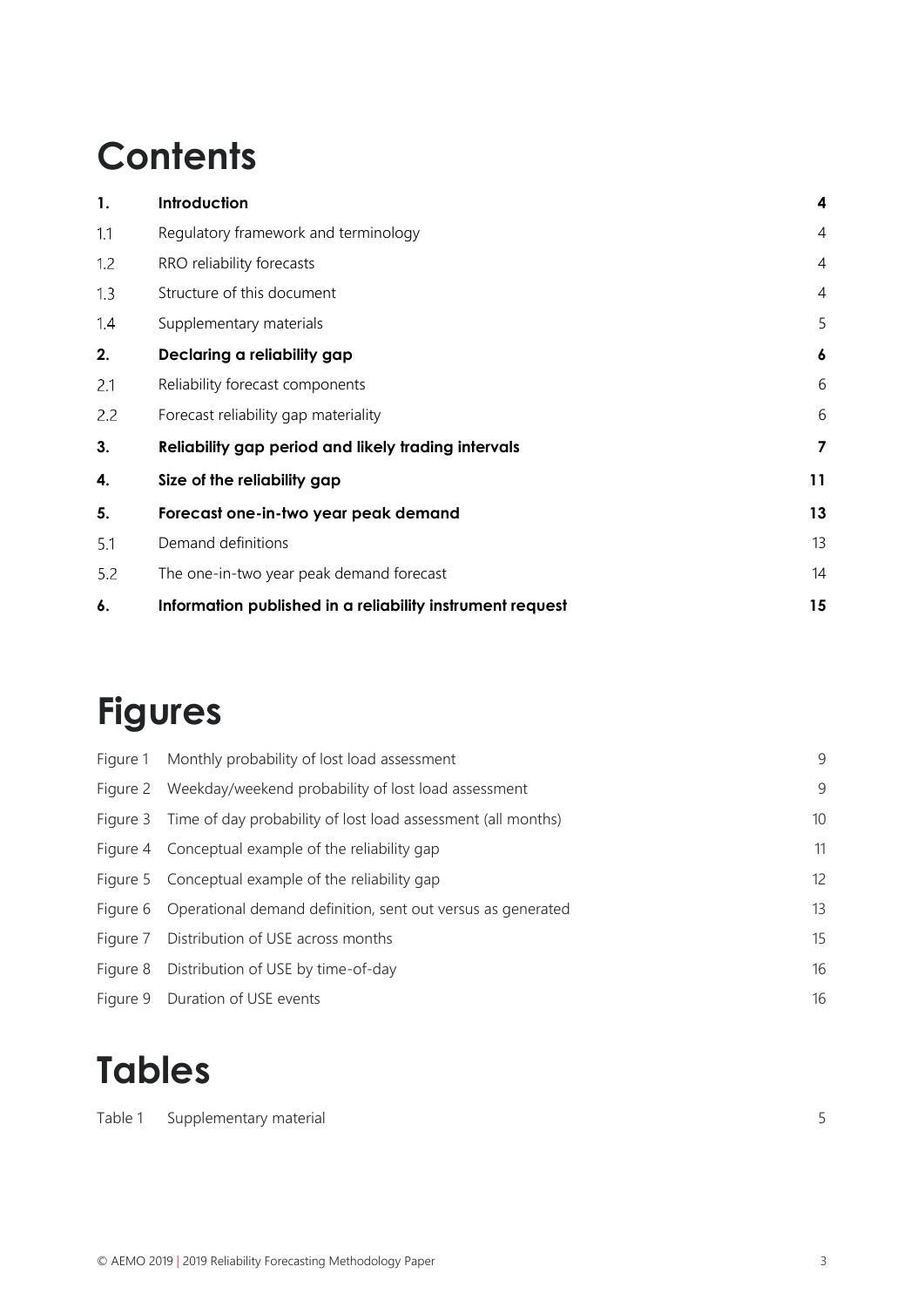# <span id="page-3-0"></span>**1. Introduction**

#### <span id="page-3-1"></span> $1.1$ Regulatory framework and terminology

The Retailer Reliability Obligation (RRO) was introduced into the National Electricity Law (NEL) and National Electricity Rules (NER) with effect from 1 July 2019 when the National Electricity (South Australia) (Retailer Reliability Obligation) Amendment Act 2019 (SA) came into force. The key components of the RRO can be found in Part 2A of the NEL and Chapter 4A of the NER.

This document used several terms that are defined in the NEL or the NER for the purposes of the RRO, and other NER-defined terms relevant to the preparation of reliability forecasts for the National Electricity Market (NEM). Please refer to the NEL and NER for definitions of these terms, including the reliability forecast, material reliability gap, reliability gap period, reliability instruments, reliability standard and unserved energy (USE).

#### <span id="page-3-2"></span> $12$ RRO reliability forecasts

A key component of the RRO is the calculation of a five-year reliability forecast for each NEM region, to be published in AEMO's Electricity Statement of Opportunities (ESOO). If the forecast identifies a material reliability gap, this would trigger AEMO to submit a reliability instrument request to the Australian Energy Regulator (AER).

From the 2020 ESOO, AEMO will be required to produce reliability forecasts in accordance with interim or final Forecasting Best Practice Guidelines to be developed by the AER, and Reliability Forecast Guidelines to be established subsequently by AEMO. However, the first reliability instrument could be triggered from the 2019 ESOO, before these Guidelines are in place.

This methodology paper outlines the methodology to be used by AEMO in the 2019 ESOO to calculate key information to be included in the reliability forecast, and submitted with any reliability instrument request. The methodology was developed in consultation with industry between April and June 2019, and is intendedto provide transparency of AEMO's forecasting approach in advance of formal Guidelines being developed.

The methodology describes how AEMO will determine the content of a reliability forecast, including the reliability gap, reliability gap period, and trading intervals subject to compliance.

This methodology paper will be superseded by the Interim Reliability Forecasting Guidelines to be developed by AEMO by the end of 2019.

#### <span id="page-3-3"></span> $13$ Structure of this document

This methodology paper explains the key inputs and assumptions AEMO will use to determine whether a the reliability gap exists, and the methodology for determining the parameters of any reliability gap:

- Sectio[n 2](#page-5-0) details the process for determining any reliability gap.
- Section 3 explains the process for determining the reliability gap period, and the trading intervals when shortfalls are likely to occur.
- Section 4 covers how the size of any reliability gap is calculated in megawatts (MW).
- Section 5 provides the definition used for the one-in-two year peak demand forecast.
- Section 6 outlines other information to be provided in a reliability instrument request.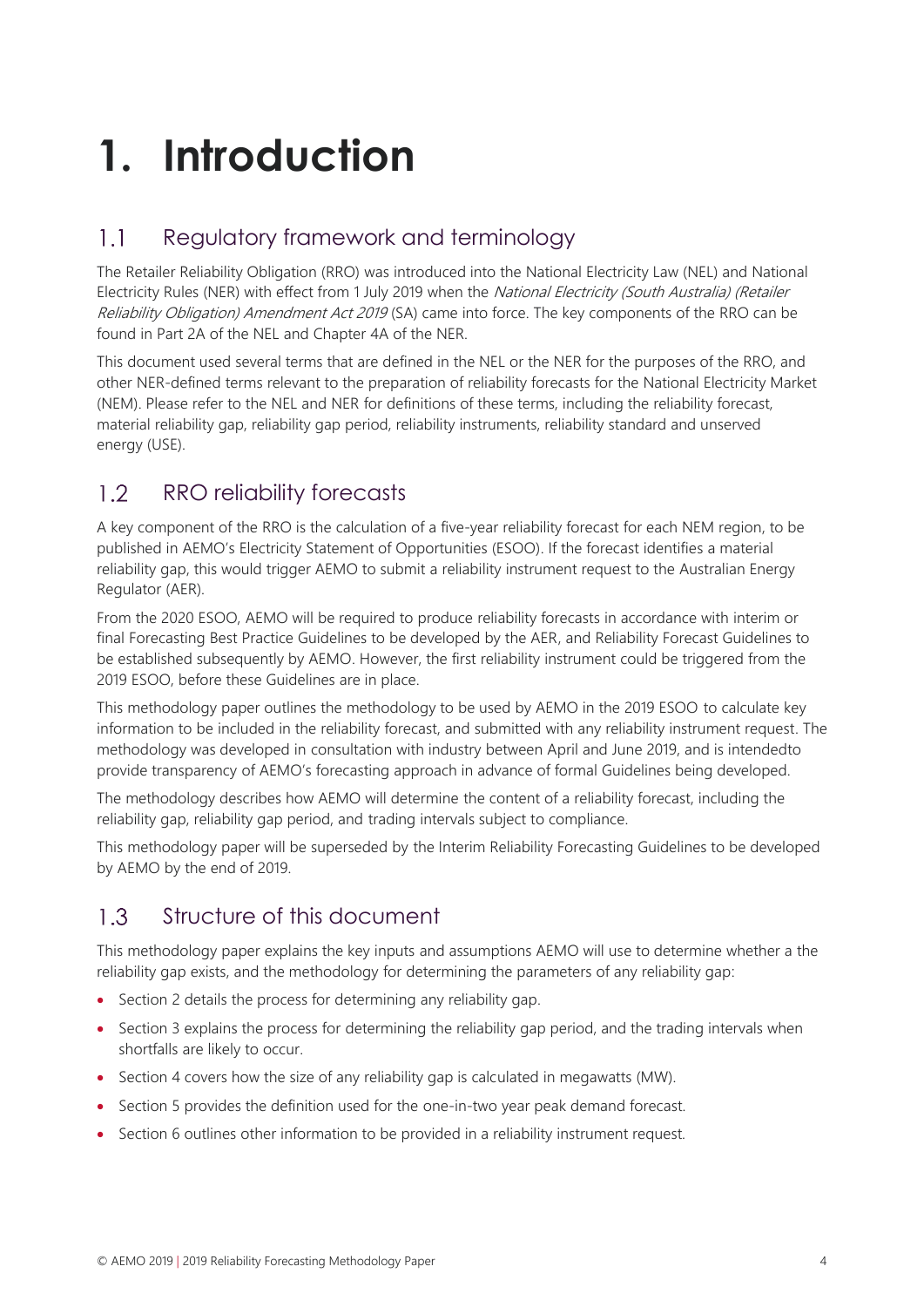#### <span id="page-4-0"></span> $1.4$ Supplementary materials

This methodology paper focuses on the reliability forecast information calculations. For wider information about supply inputs and assumptions, demand forecasts, and the calculation of USE, refer to the supplementary information listed below.

### <span id="page-4-1"></span>**Table 1 Supplementary material**

| <b>Deliverable</b>                                                        | Link                                                                                                                                                                                                                 |
|---------------------------------------------------------------------------|----------------------------------------------------------------------------------------------------------------------------------------------------------------------------------------------------------------------|
| ESOO methodology paper - draft update                                     | http://aemo.com.au/-/media/Files/Stakeholder Consultation/Consultations/<br>NEM-Consultations/2019/Reliability-Forecasting-Methodology/ESOO-<br>Methodology-Document-v2---draft-2019                                 |
| <b>Electricity Demand Forecasting</b><br>Information paper - draft update | http://aemo.com.au/-/media/Files/Stakeholder Consultation/Consultations/<br>NEM-Consultations/2019/Reliability-Forecasting-Methodology/Electricity-<br>Demand-Forecasting-Methodology-Information-Paper---draft-2019 |
| <b>Reliability Standard Implementation</b><br>Guidelines - draft update   | http://aemo.com.au/-/media/Files/Stakeholder Consultation/<br>Consultations/NEM-Consultations/2019/Reliability-Forecasting-<br>Methodology/Reliability-Standard-Implementation-Guidelines---draft-2019               |
| <b>Inputs and Assumptions workbook</b>                                    | https://www.aemo.com.au/-/media/Files/Electricity/NEM/Planning and<br>Forecasting/Inputs-Assumptions-Methodologies/2019/2019-Input-and-<br>Assumptions-workbook.xlsx                                                 |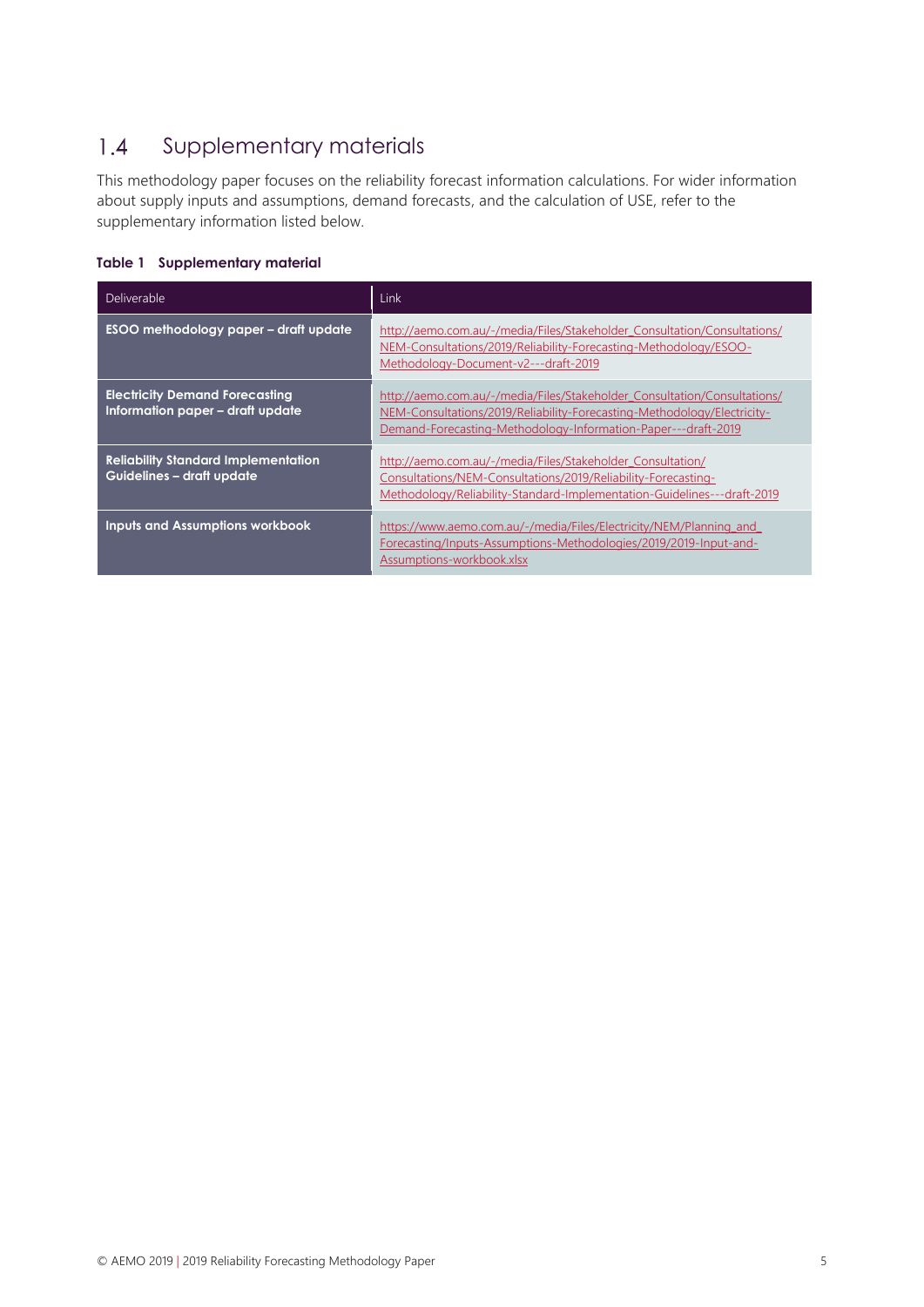# <span id="page-5-0"></span>**2. Declaring a reliability gap**

AEMO's methodology for calculating expected USE uses the current ESOO framework, inputs, and assumptions specified in the Reliability Standard Implementation Guidelines (RSIG)<sup>1</sup> and explained in detail in the ESOO Methodology Document<sup>2</sup>.

#### <span id="page-5-1"></span> $2.1$ Reliability forecast components

The components to be published by AEMO as part of any reliability forecast are defined in NER clause 4A.B.2:

A reliability forecast and indicative reliability forecast for a region for each financial year must include the following:

- (a) AEMO's unserved energy forecast and whether or not there is a forecast reliability gap;
- (b) if there is a *forecast reliability gap*:
	- (1) the expected *unserved energy* for the forecast reliability gap period;
	- (2) the size of the *forecast reliability gap* (in MW);
	- (3) the forecast reliability gap period; and

(c) if there is a *forecast reliability gap* in a *reliability forecast*, the *trading intervals* during the forecast reliability gap period in which the forecast *unserved energy* observed during the *forecast reliability* gap is likely to occur.

AEMO's approach to calculate the reliability gap period and likely trading intervals is discussed in Section [3,](#page-6-0) while the size of the forecast reliability gap is explained in Section [4.](#page-10-0)

#### <span id="page-5-2"></span>22 Forecast reliability gap materiality

The forecast reliability gap and its materiality are defined in NER clause 4A.A.2:

For the purposes of section 14G(1) of the *National Electricity Law*, a *forecast reliability gap* occurs in a region in a financial year if identified in a reliability forecast and is material if it exceeds the reliability standard.

### **Note**

 $\overline{a}$ 

Section 14G(1) of the National Electricity Law states -

A forecast reliability gap occurs when the amount of electricity forecast for a region, in accordance with the Rules, does not meet the reliability standard to an extent that, in accordance with the *Rules*, is material.

The expected USE to compare against the reliability standard will be calculated using the same approach as applied in the ESOO, and in accordance with the RSIG. While AEMO may assess the reliability gap under a range of scenarios, the reliability gap that triggers a reliability instrument request will be based on the scenario AEMO considers most likely to eventuate, that is, a neutral or central scenario.

<sup>1</sup> Available a[t http://aemo.com.au/-/media/Files/Stakeholder\\_Consultation/Consultations/NEM-Consultations/2019/Reliability-Forecasting-](http://aemo.com.au/-/media/Files/Stakeholder_Consultation/Consultations/NEM-Consultations/2019/Reliability-Forecasting-Methodology/Reliability-Standard-Implementation-Guidelines---draft-2019)[Methodology/Reliability-Standard-Implementation-Guidelines---draft-2019.](http://aemo.com.au/-/media/Files/Stakeholder_Consultation/Consultations/NEM-Consultations/2019/Reliability-Forecasting-Methodology/Reliability-Standard-Implementation-Guidelines---draft-2019) 

<sup>&</sup>lt;sup>2</sup> Available at [http://aemo.com.au/-/media/Files/Stakeholder\\_Consultation/Consultations/NEM-Consultations/2019/Reliability-Forecasting-](http://aemo.com.au/-/media/Files/Stakeholder_Consultation/Consultations/NEM-Consultations/2019/Reliability-Forecasting-Methodology/ESOO-Methodology-Document-v2---draft-2019)[Methodology/ESOO-Methodology-Document-v2---draft-2019.](http://aemo.com.au/-/media/Files/Stakeholder_Consultation/Consultations/NEM-Consultations/2019/Reliability-Forecasting-Methodology/ESOO-Methodology-Document-v2---draft-2019)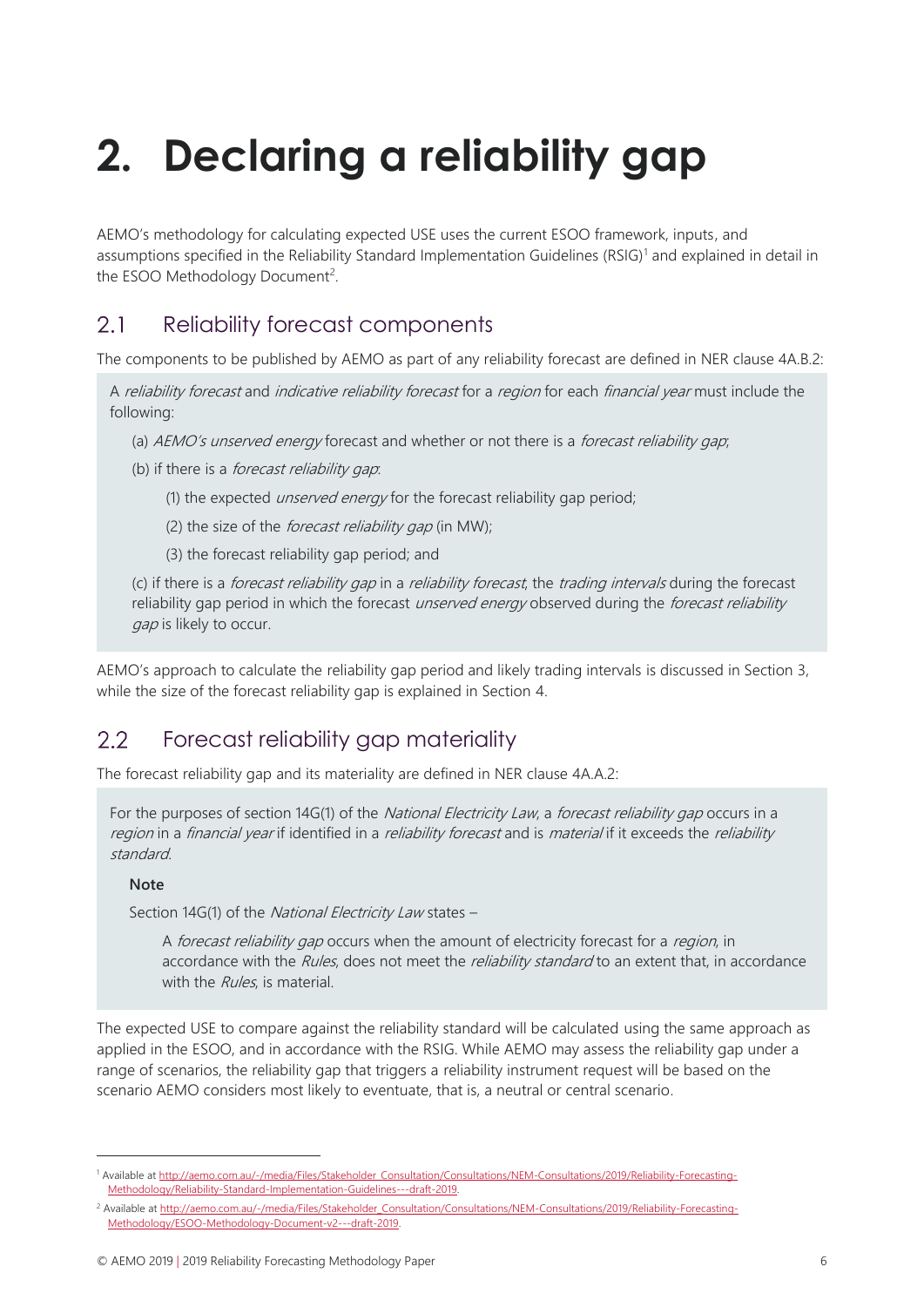# <span id="page-6-0"></span>**3. Reliability gap period and likely trading intervals**

Where a material reliability gap is forecast for either T-3 or T-1, AEMO must (as in NER clause 4A.C.1) request the AER to consider making a reliability instrument.

AEMO's request for a reliability instrument must include at a minimum<sup>3</sup> the information required under section 14I(4) of the NEL:

- (i) the region in which the forecast reliability gap is forecast to occur;
- (ii) the first and last days of the forecast reliability gap period;
- (iii) for a request for a T-3 reliability instrument—the trading intervals, during the forecast reliability gap period, for which liable entities may be required to hold net contract positions that are sufficient to meet their share of the one-in-two year peak demand forecast for the forecast reliability gap period;

#### Example—

the trading intervals between 4pm and 8pm each weekday during the forecast reliability gap

(iv) for a request for a T-1 reliability instrument—the trading intervals, during the forecast reliability gap period, for which liable entities will be required to hold net contract positions that are sufficient to meet their share of the one-in-two year peak demand forecast for the forecast reliability gap period if the T-1 reliability instrument is made;

### Example—

the trading intervals between 4pm and 8pm each weekday during the forecast reliability gap

(v) AEMO's one-in-two year peak demand forecast for the forecast reliability gap period.

AEMO determines the reliability gap period and likely trading intervals based on the interval USE outcomes observed in the market simulations.

AEMO uses thresholds on the probability of lost load to determine the reliability gap period and set of likely trading intervals where a reliability gap has been identified. This methodology and the thresholds have been adopted to eliminate the impact of outlier events influencing simulation results, and to instead focus on likely periods which would cover the majority of load shedding events in simulations, when annual USE is forecast to exceed the reliability standard.

To provide greater decision-making support, AEMO provides additional information that illustrates the distribution of USE events observed in the simulations with respect to month, day-of-the-week, and time-of-day, to help inform participants of the characteristics of the resources that could close the reliability gap.

The following approach is applied in determining the reliability gap period and the likely trading intervals both for T-3 and T-1:

• Months – the reliability gap is declared to exist in a month if the probability of lost load in that month exceeds 10%. The months identified are then used to determine the start and end date of the reliability gap period. AEMO applies a 'sense test' that could tighten the start- and end-dates of the reliability gap periods within each month, if all the risk in the simulations occurs in, say, the first or last weeks of the month.

 $\overline{a}$ 

<sup>&</sup>lt;sup>3</sup> The AER's Reliability Instrument Guidelines, once developed, may expand on these minimum requirements.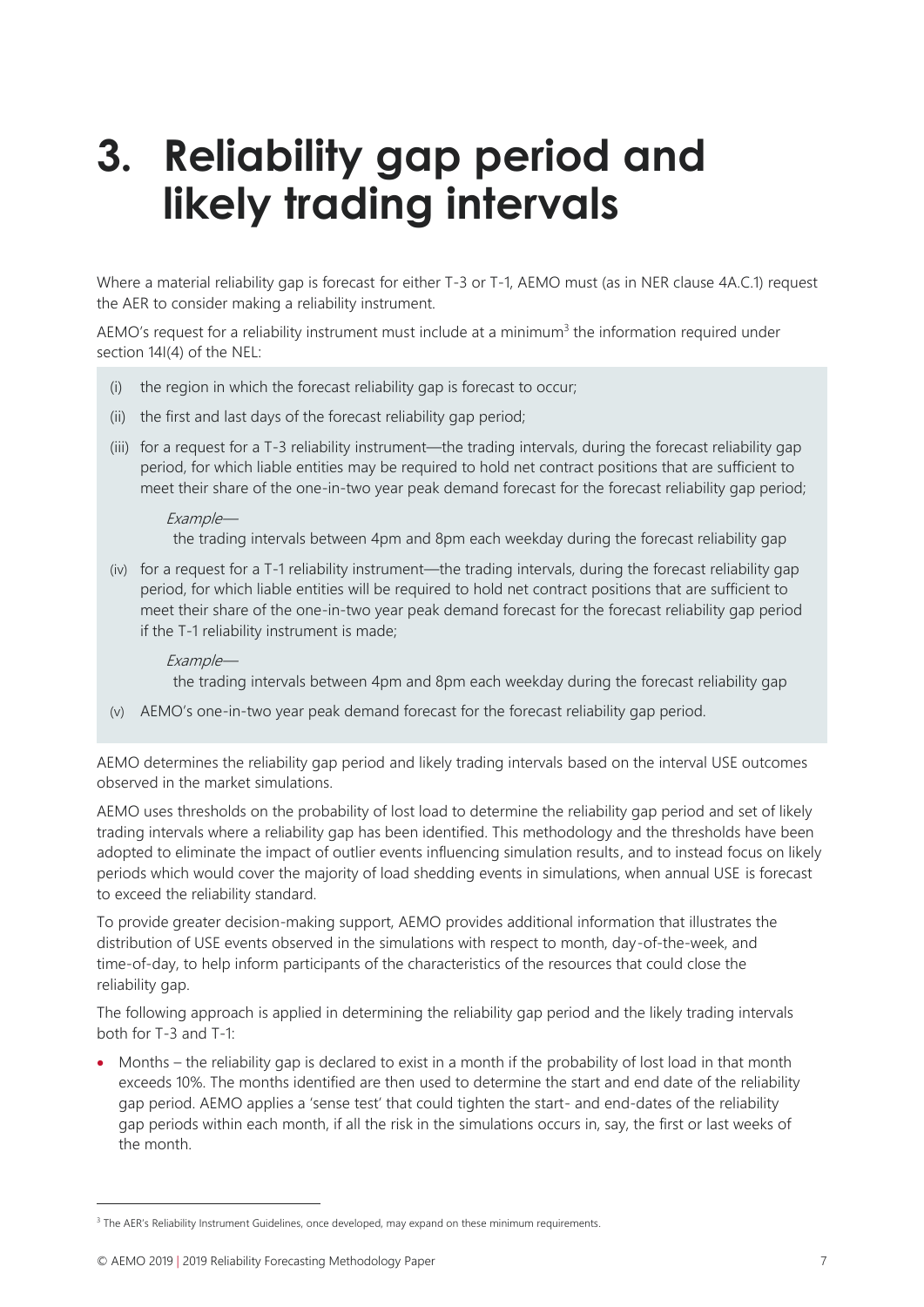- Day of the week within each month that meets the lost load threshold, weekdays are declared as being within the reliability gap period. The weekends are declared as being within the reliability gap period if the probability of lost load on weekends exceeds 10%. The day-of-the-week classification will be used to describe the likely trading intervals of a shortfall.
- Time-of-day a consistent time-of-day is applied across all month/day-of-the-week periods within a reliability gap period. The range of trading intervals is identified by determining the earliest and latest time-of-day where the probability of lost load exceeds 10%. All periods between these trading intervals are included.
- Excluded periods consideration is given to whether there is a period of time within the reliability period that should be excluded, such as the Christmas/New Year period, or discrete months where likelihood of supply shortfalls is low, as per discussion below.

The reasoning behind this approach was detailed in AEMO's addendum to its Reliability Forecasting Methodology Issues Paper $4$  and Final Report<sup>5</sup>.

### **Approach to months within the reliability period that do not meet the threshold**

The reliability period may contain months which do not meet the lost load thresholds described above. AEMO applies the following treatment with regards to issuing a Reliability Instrument Request:

- Where there is no consecutive two-month period that does not meet the threshold (for example, November, January, and March are above the lost load threshold but December and February are not), a single instrument request is made which includes the month/s which did not meet the threshold.
- Where there is a consecutive period of two (or more) months that does not meet the threshold, two reliability instrument requests are submitted with different reliability gap period specifications. For the purpose of calculating the MW size of the reliability gap, the two (or more) reliability gap periods are considered together, due to the need to assess the additional MW required to meet the annual reliability standard.

If there is a single month or another period (for example, the weeks over the holiday period) where the risks of load shedding are observed to be low in the simulations, this period is excluded explicitly in the likely trading intervals. This removes the possible need for contracting cover during periods where the risk of load shedding is low while maintaining the administrative simplicity of a single instrument request in most cases.

This attempts to balance the cost of contracting for longer reliability gap periods against the risk of confusion and administrative burden if multiple reliability instrument requests are requested in the same financial year.

### **Example**

 $\overline{a}$ 

The figures below (Figure 1 to Figure 3) show probabilities of lost load for a simulation at monthly, weekday/weekend, and time-of-day level. Based on the criteria above, the reliability gap period and trading intervals for T-3 would be defined as follows:

- Start date: 1 January.
- End date: 28/29 February.
- Weekends are excluded in both months.
- Trading intervals: 1.00 pm 8.00 pm.

<sup>4</sup> Se[e https://www.aemo.com.au/-/media/Files/Stakeholder\\_Consultation/Consultations/NEM-Consultations/2019/Reliability-Forecasting-](https://www.aemo.com.au/-/media/Files/Stakeholder_Consultation/Consultations/NEM-Consultations/2019/Reliability-Forecasting-Methodology/Reliability-Forecasting-Metholodology-Issues-Paper-addendum.pdf)[Methodology/Reliability-Forecasting-Metholodology-Issues-Paper-addendum.pdf.](https://www.aemo.com.au/-/media/Files/Stakeholder_Consultation/Consultations/NEM-Consultations/2019/Reliability-Forecasting-Methodology/Reliability-Forecasting-Metholodology-Issues-Paper-addendum.pdf)

<sup>5</sup> Se[e http://aemo.com.au/-/media/Files/Stakeholder\\_Consultation/Consultations/NEM-Consultations/2019/Reliability-Forecasting-Methodology/Reliability-](http://aemo.com.au/-/media/Files/Stakeholder_Consultation/Consultations/NEM-Consultations/2019/Reliability-Forecasting-Methodology/Reliability-Forecasting-Methodology-Final-Report.pdf)[Forecasting-Methodology-Final-Report.pdf](http://aemo.com.au/-/media/Files/Stakeholder_Consultation/Consultations/NEM-Consultations/2019/Reliability-Forecasting-Methodology/Reliability-Forecasting-Methodology-Final-Report.pdf)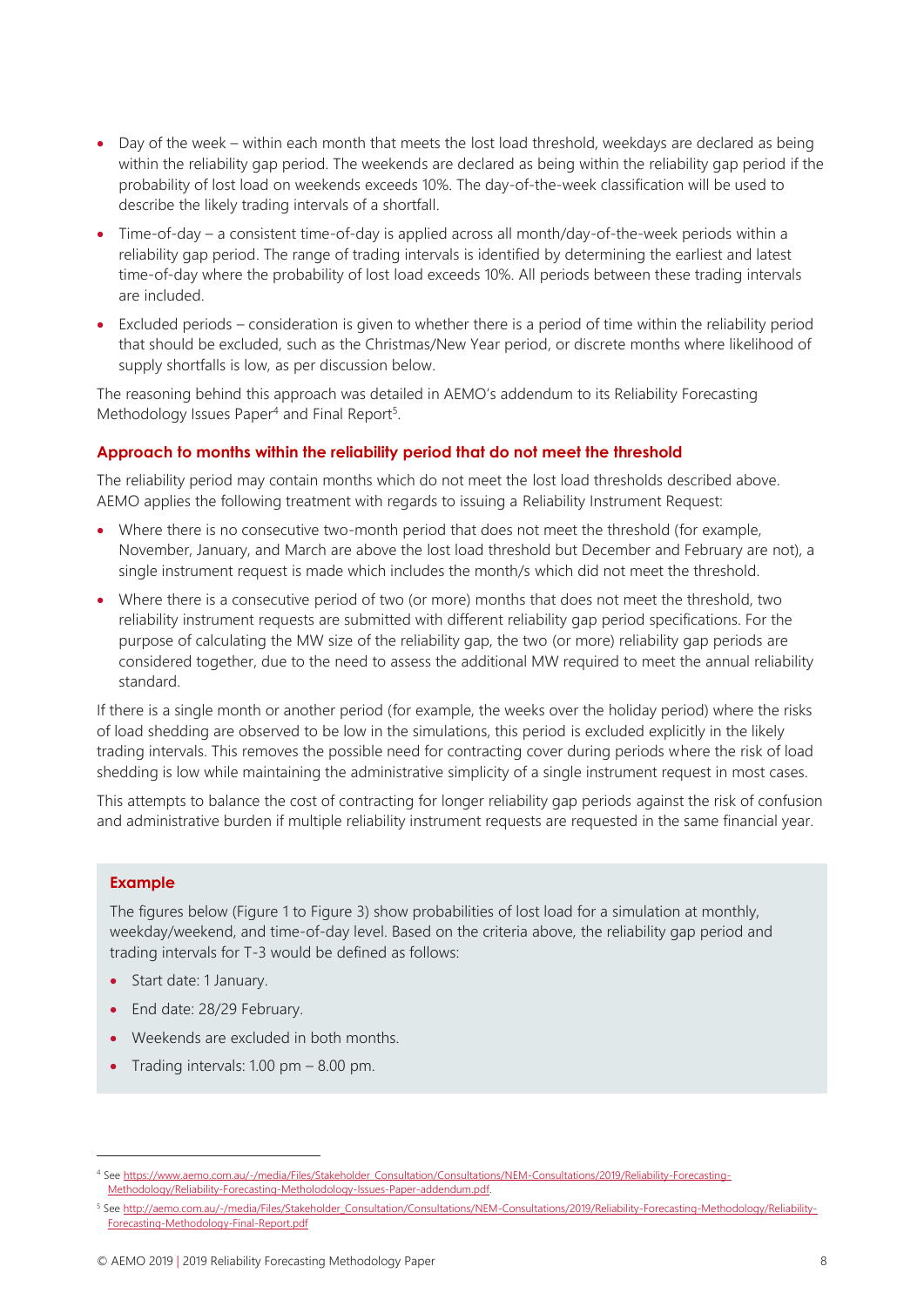For T-1 reliability instrument requests, the reliability gap period and trading intervals are determined using the same approach, but are further confined to being a subset of the T-3 reliability instrument request reliability gap period and trading intervals.



<span id="page-8-0"></span>**Figure 1 Monthly probability of lost load assessment**



<span id="page-8-1"></span>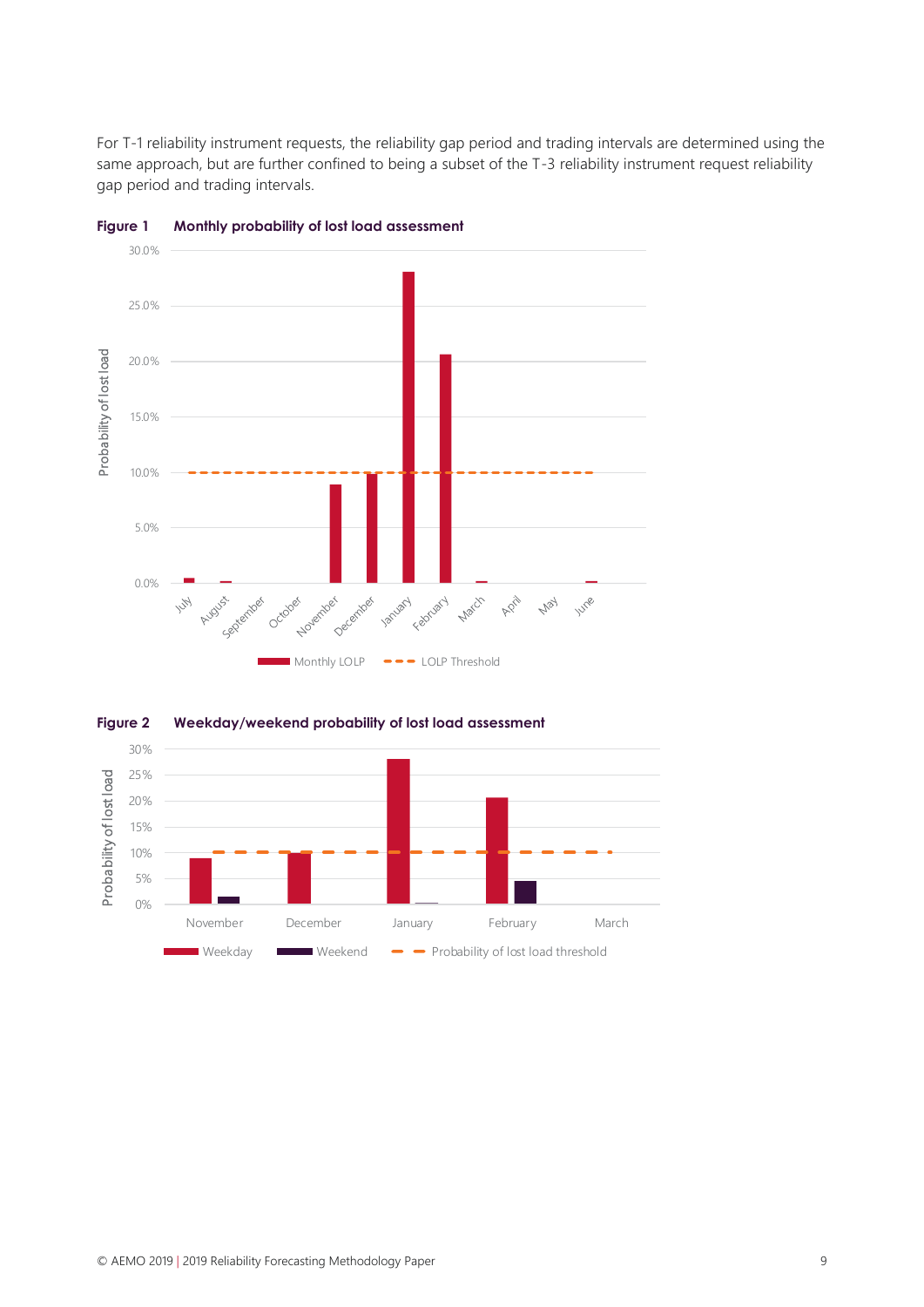

### <span id="page-9-0"></span>**Figure 3 Time of day probability of lost load assessment (all months)**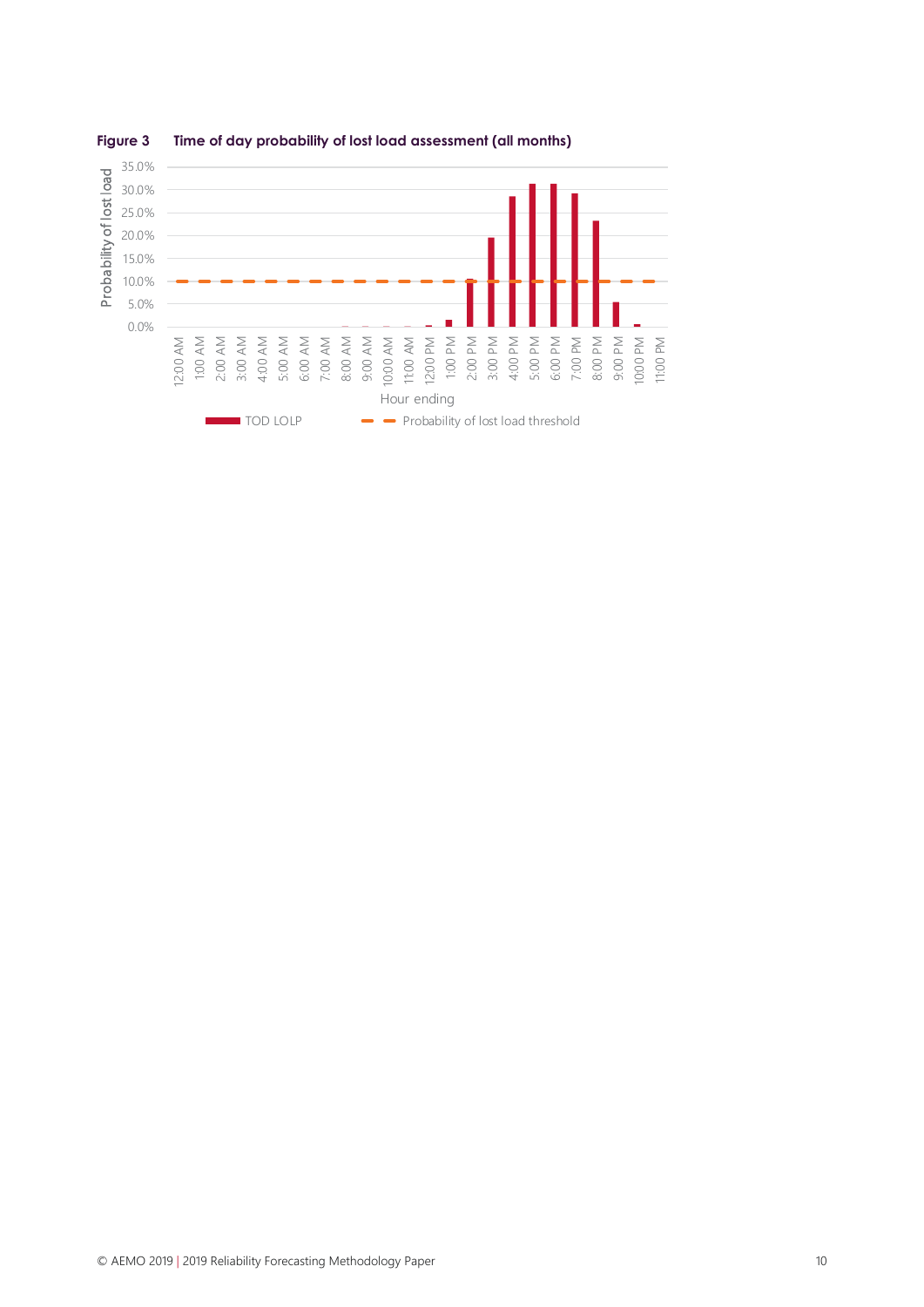# <span id="page-10-0"></span>**4. Size of the reliability gap**

The size of the reliability gap, expressed in megawatts, is determined by analysing the interval level USE across all simulations in each region where the USE exceeds the reliability standard. The size of the gap is calculated as the additional megawatts of capacity, assumed to be 100% available, during all identified trading intervals within the reliability gap period only, that is required to reduce the annual expected USE to the reliability standard.

To better align with the actions available to liable entities under the RRO to ensure they have adequate contract coverage over the reliability gap period, the size of the gap is determined based on the effective response that additional reserves could provide if only procured to cover the reliability gap period and likely trading intervals identified. This means the gap (in megawatts) may be slightly larger than would otherwise be the case if those reserves were assumed to be available for the entire financial year.

The additional megawatts are assumed to be perfectly reliable and have no constraints such as a maximum hours of operation. Only a single megawatt value will be assessed per region for the entire reliability gap period. Different megawatt values may apply for multiple reliability instrument requests within a financial year, although the objective is still to assess the additional reserves required to bring expected USE below the reliability standard.

A conceptual example is provided below in [Figure 4.](#page-10-1) In this example, some of the USE periods are specified as falling outside the reliability gap period. The figure shows the impact of 200 MW of additional capacity applied to USE periods that occur during the reliability gap period and likely trading intervals identified.



### <span id="page-10-1"></span>**Figure 4 Conceptual example of the reliability gap**

Note the x axis here represents two conceptual days (not necessarily contiguous) with the intervening time where no USE occurred being removed for the purpose of illustration.

[Figure 5](#page-11-0) follows from the example above, and shows the impact on annual USE from the application of the 200 MW of additional capacity. Here the reliability gap is calculated as 200 MW, the level of additional capacity required to bring USE to within the reliability standard when applied to USE in the relevant trading intervals within the reliability gap period.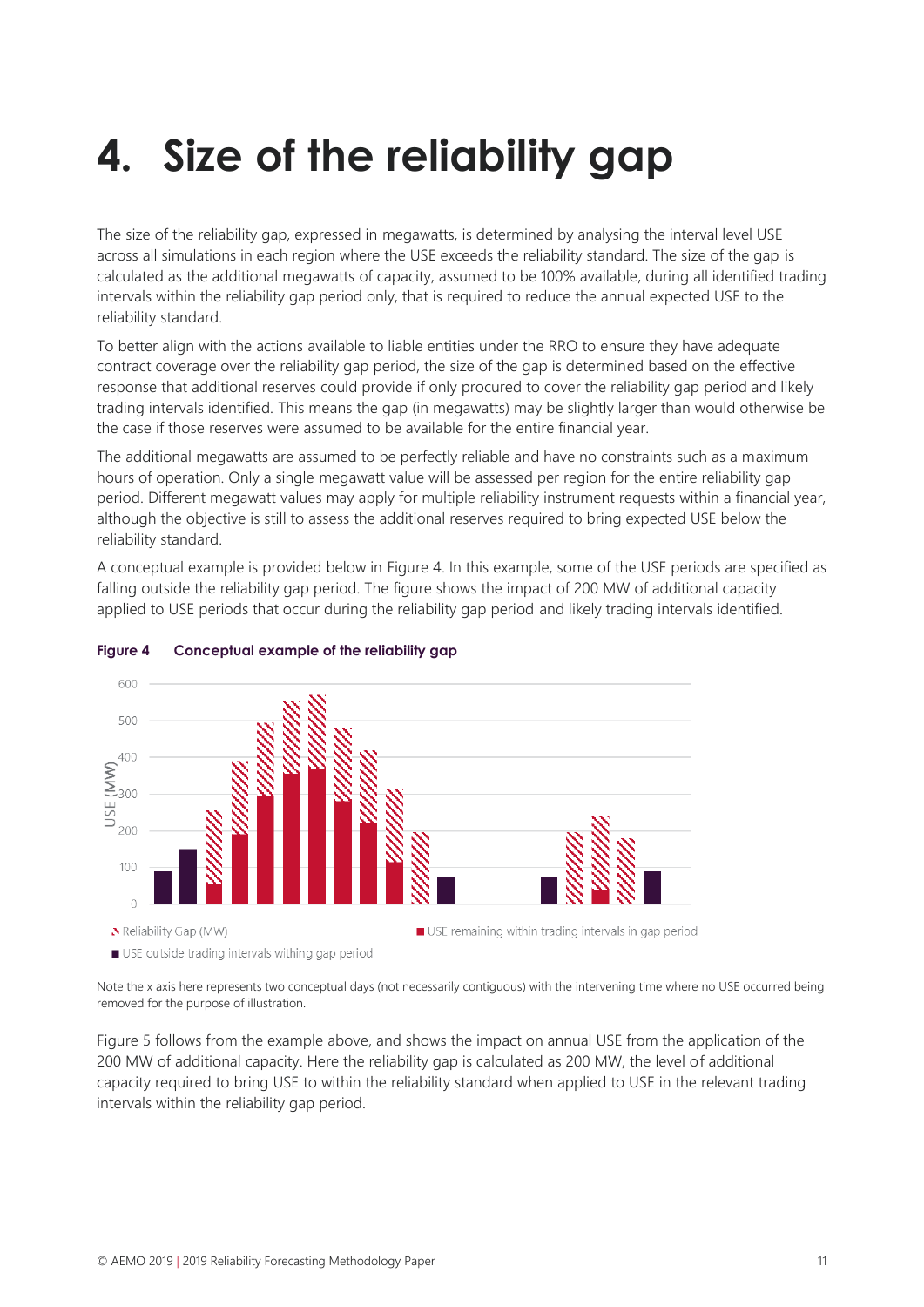<span id="page-11-0"></span>

### **Sharing additional reserves**

As the gap is determined independently in each region where the level of USE exceeds the reliability standard, the methodology does not consider the impact additional resources in one region may have on the size or existence of a gap in another.

For example, tight supply-demand conditions in Victoria and South Australia are often highly correlated. As such, it is frequently observed that additional capacity in Victoria would reduce the level of USE in Victoria but also in South Australia, and vice versa.

By determining the size of the gap in each region independently, the combined gap in megawatts may be bigger than the level that would be required to have both regions meet the reliability standard when allowing for reserve sharing.

AEMO considers this is not an issue for the purpose of the reliability gap calculation, because the relative size of the gap is used only for the allocation of any Procurer of Last Resort (POLR) cost to non-compliant parties between the two (or more) regions. The calculation of the quantity of any Reliability and Reserve Trader (RERT) procured (and therefore the total cost of RERT) will consider the effect of inter-regional reserve sharing.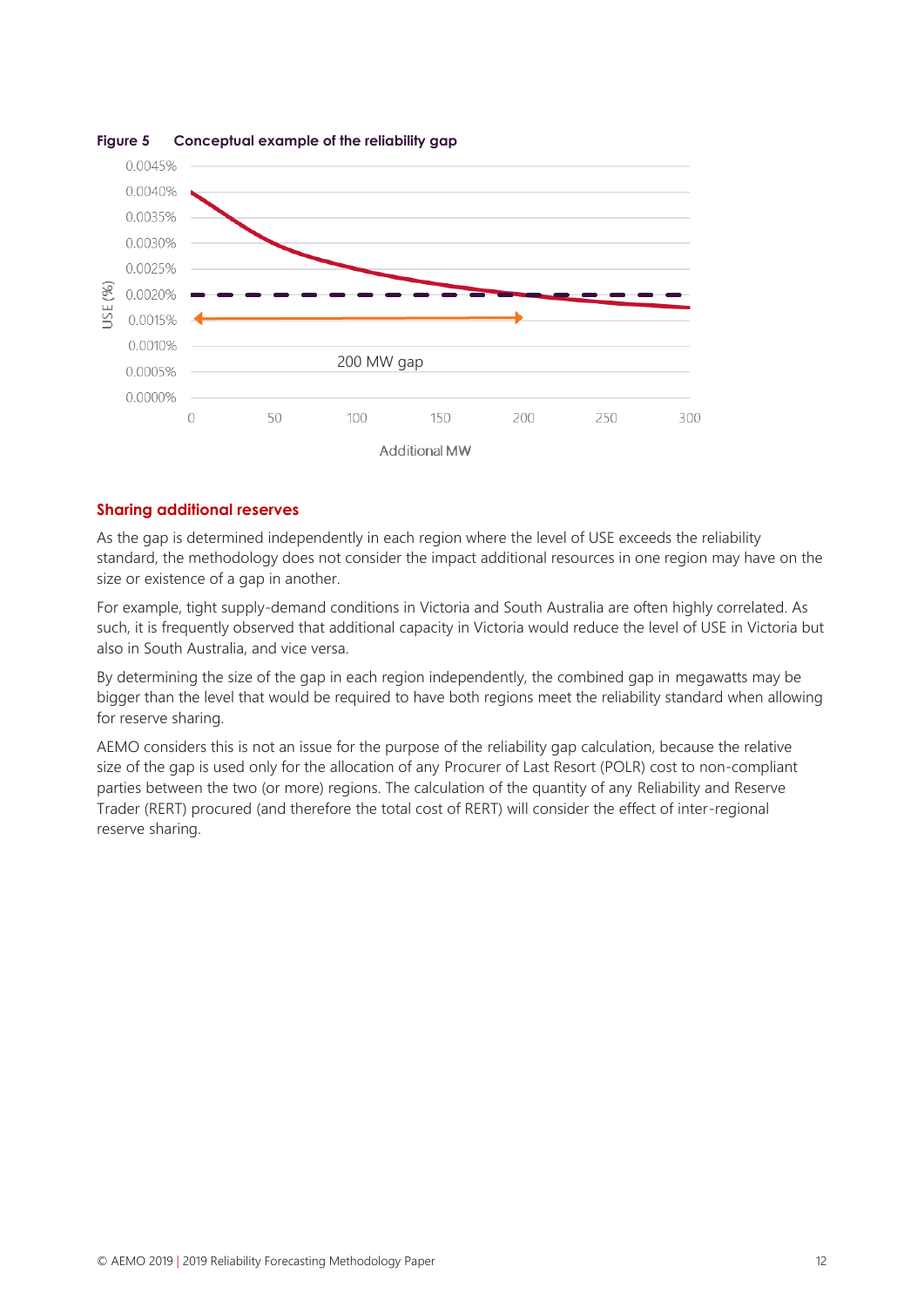### <span id="page-12-0"></span>**5. Forecast one-in-two year peak demand**

#### <span id="page-12-1"></span> $5<sub>1</sub>$ Demand definitions

Demand can be measured at different points in the electricity network. AEMO's reliability modelling is based on operational consumption/demand. This represents demand delivered from the transmission grid as produced by all scheduled, semi-scheduled, and significant non-scheduled generators<sup>6</sup>.

Operational demand can be defined in two different ways depending on where the generation delivered to the transmission grid is measured:

- **As generated** this definition reflects the total generation produced by the generator before subtracting any internal consumption at that site, known as the auxiliary load or auxiliaries.
- **Sent out** this definition reflects the generation actually delivered to the transmission grid.

This is illustrated in [Figure 6.](#page-12-2)



### <span id="page-12-2"></span>**Figure 6 Operational demand definition, sent out versus as generated**

AEMO forecasts 'sent out' operational demand for the ESOO, because this directly reflects the consumption supplied from the grid. 'As generated', on the other hand, requires assumptions about how many coal-fired plants (which have by far the highest auxiliary loads) are generating at the time, which is uncertain due to forced outages in the shorter term and changes to the generation mix in the longer term.

However, because the NEM requires generator availability to be submitted on an 'as generated' basis, AEMO also uses this for its generator capacities in the ESOO supply modelling and models auxiliary load<sup>7</sup> to match the demand provided as 'sent out'. The modelled auxiliary load at time of peak is provided as a forecast for auxiliary load and is used to convert the 'sent out' forecast of maximum demand to 'as generated'.

 $\overline{a}$ 

<sup>&</sup>lt;sup>6</sup> For a full explanation of AEMO's demand definitions, see [http://www.aemo.com.au/-/media/Files/Electricity/NEM/Security\\_and\\_Reliability/Dispatch/](http://www.aemo.com.au/-/media/Files/Electricity/NEM/Security_and_Reliability/Dispatch/Policy_and_Process/Demand-terms-in-EMMS-Data-Model.pdf) [Policy\\_and\\_Process/Demand-terms-in-EMMS-Data-Model.pdf.](http://www.aemo.com.au/-/media/Files/Electricity/NEM/Security_and_Reliability/Dispatch/Policy_and_Process/Demand-terms-in-EMMS-Data-Model.pdf)

<sup>7</sup> Se[e http://aemo.com.au/-/media/Files/Stakeholder\\_Consultation/Consultations/NEM-Consultations/2019/Reliability-Forecasting-Methodology/ESOO-](http://aemo.com.au/-/media/Files/Stakeholder_Consultation/Consultations/NEM-Consultations/2019/Reliability-Forecasting-Methodology/ESOO-Methodology-Document-v2---draft-2019)[Methodology-Document-v2---draft-2019.](http://aemo.com.au/-/media/Files/Stakeholder_Consultation/Consultations/NEM-Consultations/2019/Reliability-Forecasting-Methodology/ESOO-Methodology-Document-v2---draft-2019)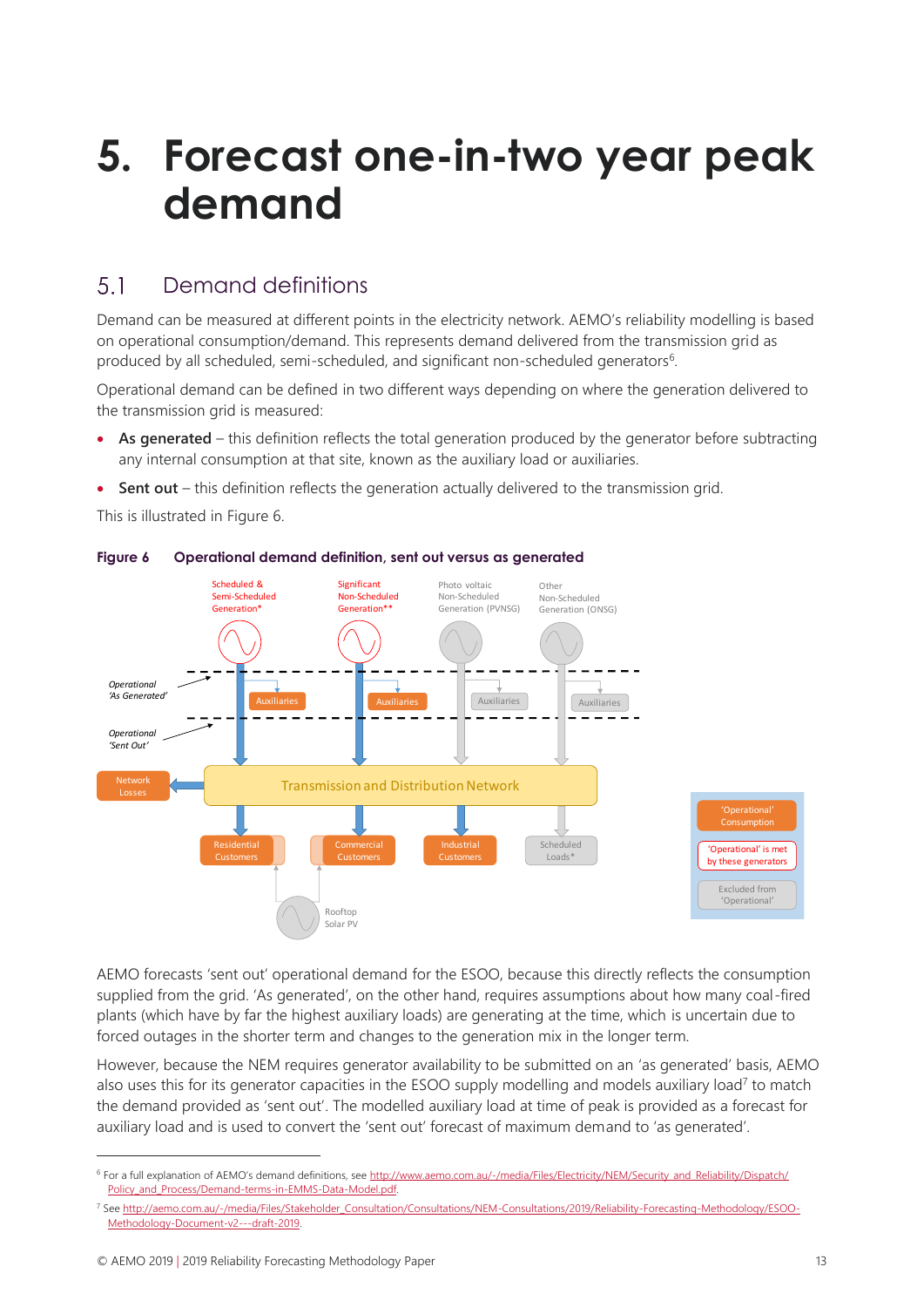#### <span id="page-13-0"></span>5.2 The one-in-two year peak demand forecast

The one-in-two year peak demand forecast is defined in the RRO Rules clause 4A.A.3:

For the purposes of section 14C of the National Electricity Law, the one-in-two year peak demand forecast for a *region* is:

(a) the forecast made in accordance with the Reliability Forecast Guidelines, and

(b) specified in a *reliability forecast* to be that forecast for that *region* for that *financial year*.

Note

Section 14C of the National Electricity Law states the one-in-two year peak demand forecast, for a region during a specified period, means the peak demand forecast in accordance with the  $Rules -$ 

(a) to occur for a *region* during the period; and

(b) where the likelihood is that the forecast amount will be exceeded once in any two-year period.

For the purpose of the RRO, AEMO uses its 50% Probasbility of Exceedance (POE) operational forecast, converted from 'sent out' to 'as generated' forecast auxiliary load, as the one-in-two year peak demand forecast.

The use of 'as generated' for the one-in-two year peak demand forecast allows stakeholders to readily compare against demand in real time, because actual historical demand is reported ongoing by AEMO using this point of measurement<sup>8</sup>. Allowing comparison of forecast against actual demand in near to real time should provide liable entities with the opportunity to take action to reduce load when actual demand approaches the one-in-two year peak demand forecast.

 $\overline{a}$ 

<sup>8</sup> Se[e https://www.aemo.com.au/Electricity/National-Electricity-Market-NEM/Data-dashboard#operational-demand.](https://www.aemo.com.au/Electricity/National-Electricity-Market-NEM/Data-dashboard#operational-demand)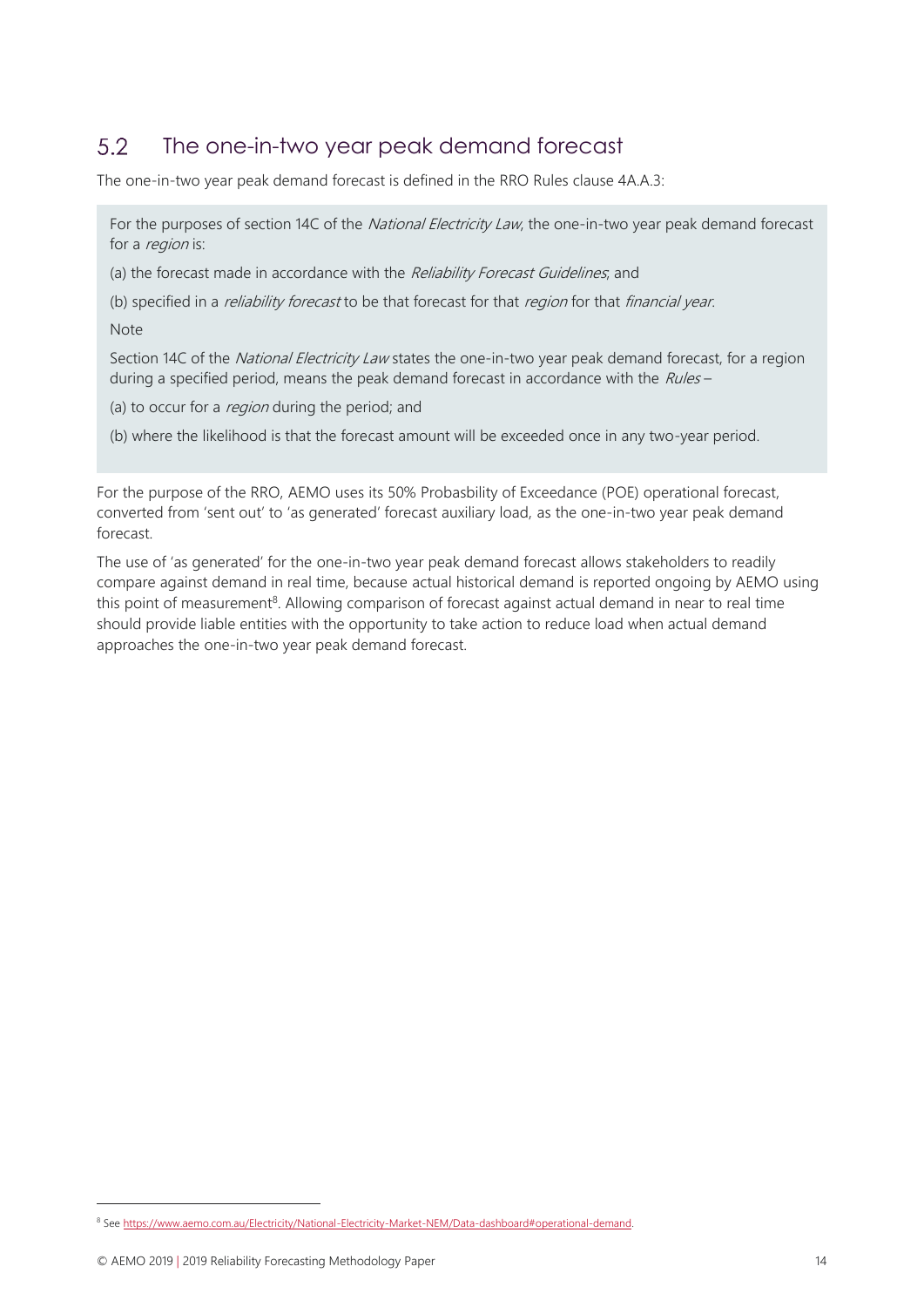## <span id="page-14-0"></span>**6. Information published in a reliability instrument request**

The NEL (Section 14I) specifies minimum information requirements for inclusion in a reliability instrument request. The AER's Reliability Instrument Guidelines will expand on these minimum requirements and outline the information that AEMO must provide when making a T-3 or a T-1 reliability instrument request for a region. At a minimum, AEMO provides the following:

- The forecast reliability gap, in megawatts, calculated using the method described in Section [4.](#page-10-0)
- The additional reserves required to reduce expected USE to below the reliability standard, assuming these reserves are available in all hours of the financial year (for information purposes only).
- First and last days of the reliability gap period, which will be based on the assessment of monthly USE as described in Section [3.](#page-6-0)
- The trading intervals during the reliability gap period where supply shortfalls are most likely to occur, which will consist of the specification of weekends/weekdays and the time-of-day range within the reliability gap period.
- The one-in-two year peak demand forecast as outlined in Section [5.](#page-12-0)
- The sensitivity of USE to additional capacity available during the reliability gap period.
- Additional information that helps illustrate observed USE in the simulations, including but not limited to the distribution of USE across months, and the distribution of USE duration. Example outputs are displayed below.



### <span id="page-14-1"></span>**Figure 7 Distribution of USE across months**